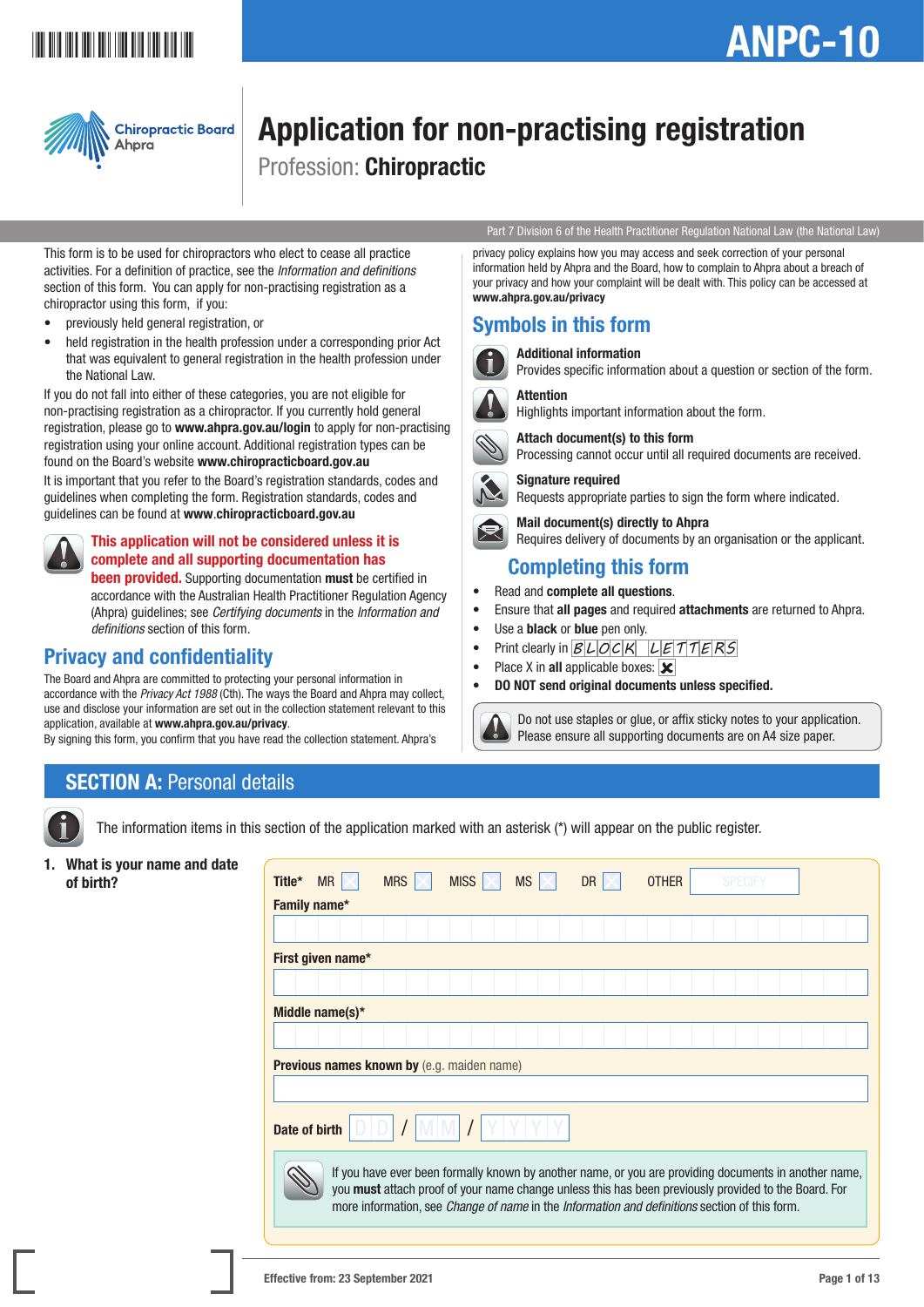#### 2. What are your birth and personal details?

| <b>Country of birth</b>                               |                                  |               |                        |                               |               |                  |                |  |  |
|-------------------------------------------------------|----------------------------------|---------------|------------------------|-------------------------------|---------------|------------------|----------------|--|--|
|                                                       |                                  |               |                        |                               |               |                  |                |  |  |
|                                                       |                                  |               |                        |                               |               |                  |                |  |  |
|                                                       | <b>City/Suburb/Town of birth</b> |               |                        |                               |               |                  |                |  |  |
|                                                       |                                  |               |                        |                               |               |                  |                |  |  |
| <b>State/Territory of birth (if within Australia)</b> |                                  |               |                        |                               |               |                  |                |  |  |
| VIC                                                   | <b>NSW</b>                       | QLD           | SA $\overline{\times}$ | WA $\boxtimes$                | NT $ \times $ | <b>TAS</b><br>IX | ACT $ \times $ |  |  |
| Sex*                                                  |                                  |               |                        |                               |               |                  |                |  |  |
| <b>MALE</b>                                           |                                  | <b>FEMALE</b> |                        | <b>INTERSEX/INDETERMINATE</b> |               |                  |                |  |  |

Mobile

Languages spoken fluently other than English (optional)\*

### **SECTION B: Contact information**

Once registered, you can change your contact information at any time.

Business hours

After hours

Email

Please go to www.ahpra.gov.au/login to change your contact details using your online account.

### 3. What are your contact details? Provide your current contact details below – place an  $\mathbf{\times}$  next to your preferred contact phone number.

4. What is your residential address?



Residential address cannot be a PO Box.

| Site/building and/or position/department (if applicable)     |  |                                          |  |  |  |               |  |  |  |  |  |
|--------------------------------------------------------------|--|------------------------------------------|--|--|--|---------------|--|--|--|--|--|
|                                                              |  |                                          |  |  |  |               |  |  |  |  |  |
|                                                              |  |                                          |  |  |  |               |  |  |  |  |  |
|                                                              |  |                                          |  |  |  |               |  |  |  |  |  |
|                                                              |  |                                          |  |  |  |               |  |  |  |  |  |
| Address (e.g. 123 JAMES AVENUE; or UNIT 1A, 30 JAMES STREET) |  |                                          |  |  |  |               |  |  |  |  |  |
|                                                              |  |                                          |  |  |  |               |  |  |  |  |  |
|                                                              |  |                                          |  |  |  |               |  |  |  |  |  |
|                                                              |  |                                          |  |  |  |               |  |  |  |  |  |
|                                                              |  |                                          |  |  |  |               |  |  |  |  |  |
|                                                              |  |                                          |  |  |  |               |  |  |  |  |  |
|                                                              |  |                                          |  |  |  |               |  |  |  |  |  |
| City/Suburb/Town*                                            |  |                                          |  |  |  |               |  |  |  |  |  |
|                                                              |  |                                          |  |  |  |               |  |  |  |  |  |
|                                                              |  |                                          |  |  |  |               |  |  |  |  |  |
| State or territory (e.g. VIC, ACT)/International province*   |  |                                          |  |  |  | Postcode/ZIP* |  |  |  |  |  |
|                                                              |  |                                          |  |  |  |               |  |  |  |  |  |
|                                                              |  | <b>Country (if other than Australia)</b> |  |  |  |               |  |  |  |  |  |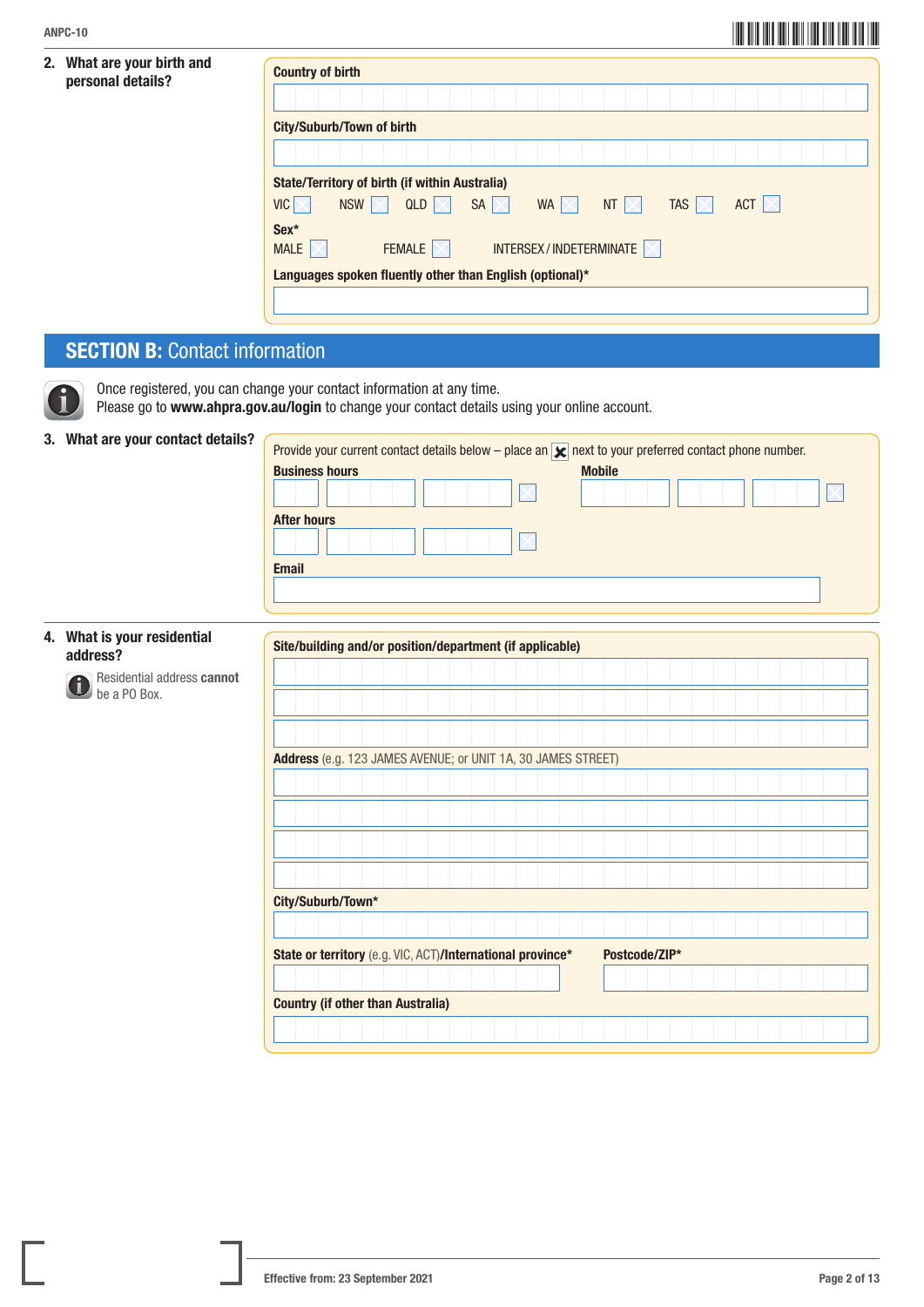5. What is your mailing address?

 Your mailing address is used for postal correspondence.

 $\nabla$ Residential address

Other *(Provide your mailing address below)*

|                                                      | Site/building and/or position/department (if applicable)                                                               |
|------------------------------------------------------|------------------------------------------------------------------------------------------------------------------------|
|                                                      |                                                                                                                        |
|                                                      |                                                                                                                        |
|                                                      |                                                                                                                        |
|                                                      |                                                                                                                        |
|                                                      | Address/PO Box (e.g. 123 JAMES AVENUE; or UNIT 1A, 30 JAMES STREET; or PO BOX 1234)                                    |
|                                                      |                                                                                                                        |
|                                                      |                                                                                                                        |
|                                                      |                                                                                                                        |
|                                                      |                                                                                                                        |
|                                                      |                                                                                                                        |
|                                                      |                                                                                                                        |
|                                                      | <b>City/Suburb/Town</b>                                                                                                |
|                                                      |                                                                                                                        |
|                                                      | State or territory (e.g. VIC, ACT)/International province<br><b>Postcode/ZIP</b>                                       |
|                                                      |                                                                                                                        |
|                                                      | <b>Country (if other than Australia)</b>                                                                               |
|                                                      |                                                                                                                        |
|                                                      |                                                                                                                        |
| 6. Have you previously held<br>general registration: | <b>YES</b><br>Provide details below<br>N <sub>0</sub><br>You are not eligible to apply for non-practising registration |
| • under the National Law, or                         | Select the board with which you held your most recent registration and provide the required details                    |
| • the equivalent registration                        | <b>Chiropractic Board of Australia</b>                                                                                 |
| under a corresponding                                | <b>Registration number</b>                                                                                             |
| prior act?                                           | $CH$ $I$                                                                                                               |
|                                                      |                                                                                                                        |
|                                                      | Australian state/territory board prior to Chiropractic Board of Australia                                              |
|                                                      | <b>State/Territory of registration</b>                                                                                 |
|                                                      | ACT<br><b>NSW</b><br><b>NT</b><br>QLD<br>SA<br><b>TAS</b><br><b>WA</b><br><b>VIC</b>                                   |
|                                                      | <b>Registration number</b>                                                                                             |
|                                                      |                                                                                                                        |
|                                                      | Start date<br><b>Expiry date</b>                                                                                       |
|                                                      |                                                                                                                        |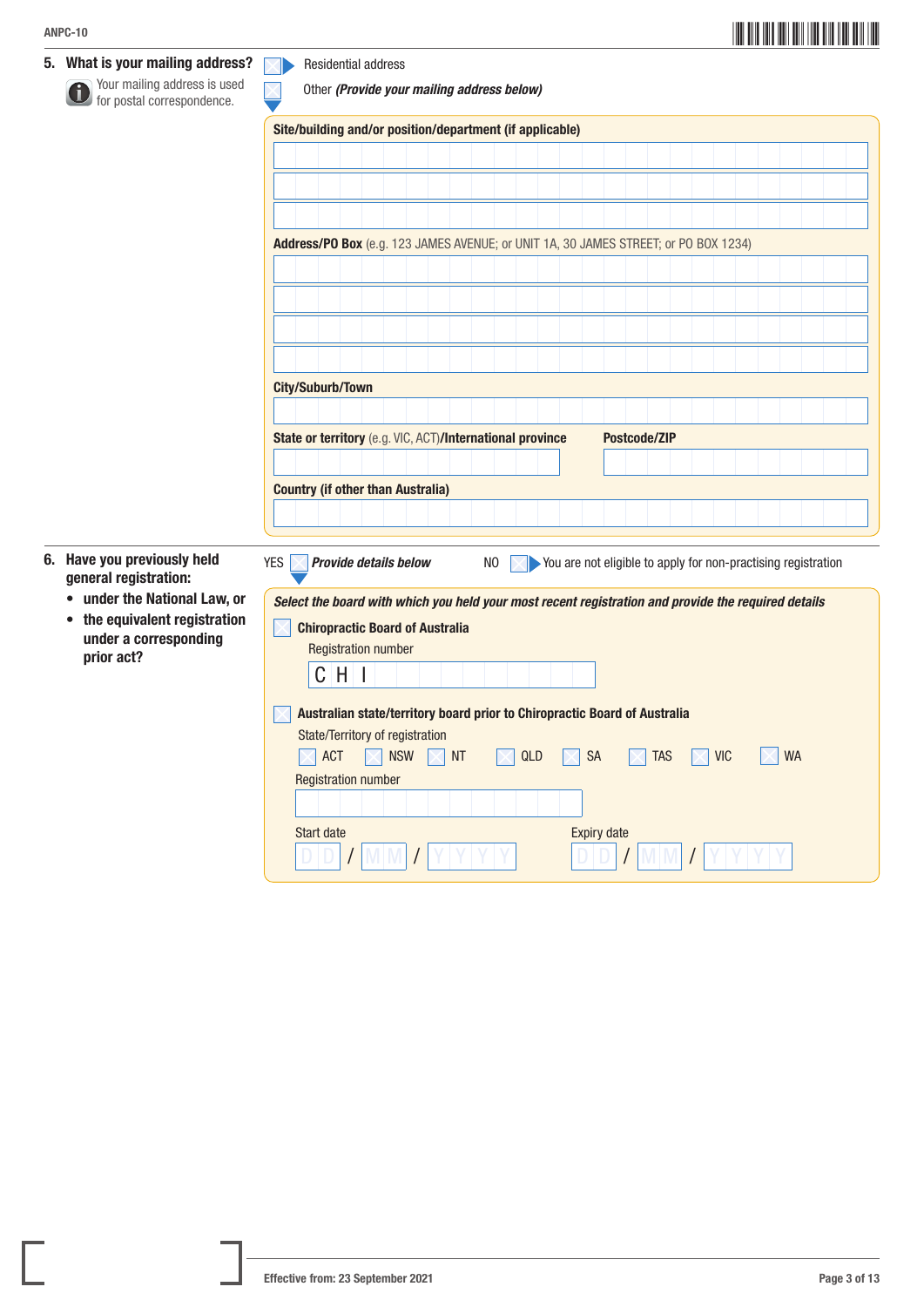## ANPC-10<br>AND -104 AND -104 AND -104 AND -104 AND -104 AND -104 AND -104 AND -104 AND -104 AND -104 AND -104 AND -104 AND -104 AND -104 AND -104 AND -104 AND -104 AND -104 AND -104 AND -104 AND -104 AND -104 AND -104 AND -10

### **SECTION C: Registration history**

#### 7. What is your health practitioner registration history?

If you have been registered outside of Australia, the Board requires a Certificate of Registration Status or Certificate of Good Standing from every jurisdiction outside of Australia in which you are currently, or have previously been, registered as a health practitioner during the past five years.

 Certificates must be dated within three months of your application being received by Ahpra.

| <b>Most recent registration</b>                                                                                                                                                                                                                                                                                                          |
|------------------------------------------------------------------------------------------------------------------------------------------------------------------------------------------------------------------------------------------------------------------------------------------------------------------------------------------|
| State/Territory/Country                                                                                                                                                                                                                                                                                                                  |
|                                                                                                                                                                                                                                                                                                                                          |
| Profession                                                                                                                                                                                                                                                                                                                               |
|                                                                                                                                                                                                                                                                                                                                          |
| Period of registration<br>$t_0$                                                                                                                                                                                                                                                                                                          |
| <b>Additional registration</b>                                                                                                                                                                                                                                                                                                           |
| State/Territory/Country                                                                                                                                                                                                                                                                                                                  |
|                                                                                                                                                                                                                                                                                                                                          |
| Profession                                                                                                                                                                                                                                                                                                                               |
|                                                                                                                                                                                                                                                                                                                                          |
| Period of registration<br>$t_0$                                                                                                                                                                                                                                                                                                          |
| If you have been registered outside of Australia, you must arrange for original Certificates of<br>Registration Status or Certificates of Good Standing to be forwarded directly from the registration<br>authority to your Ahpra state office.<br>Refer to www.ahpra.gov.au/About-Ahpra/Contact-Us for your Ahpra state office address. |
| Attach a separate sheet if all of your registration history does not fit in the space provided.                                                                                                                                                                                                                                          |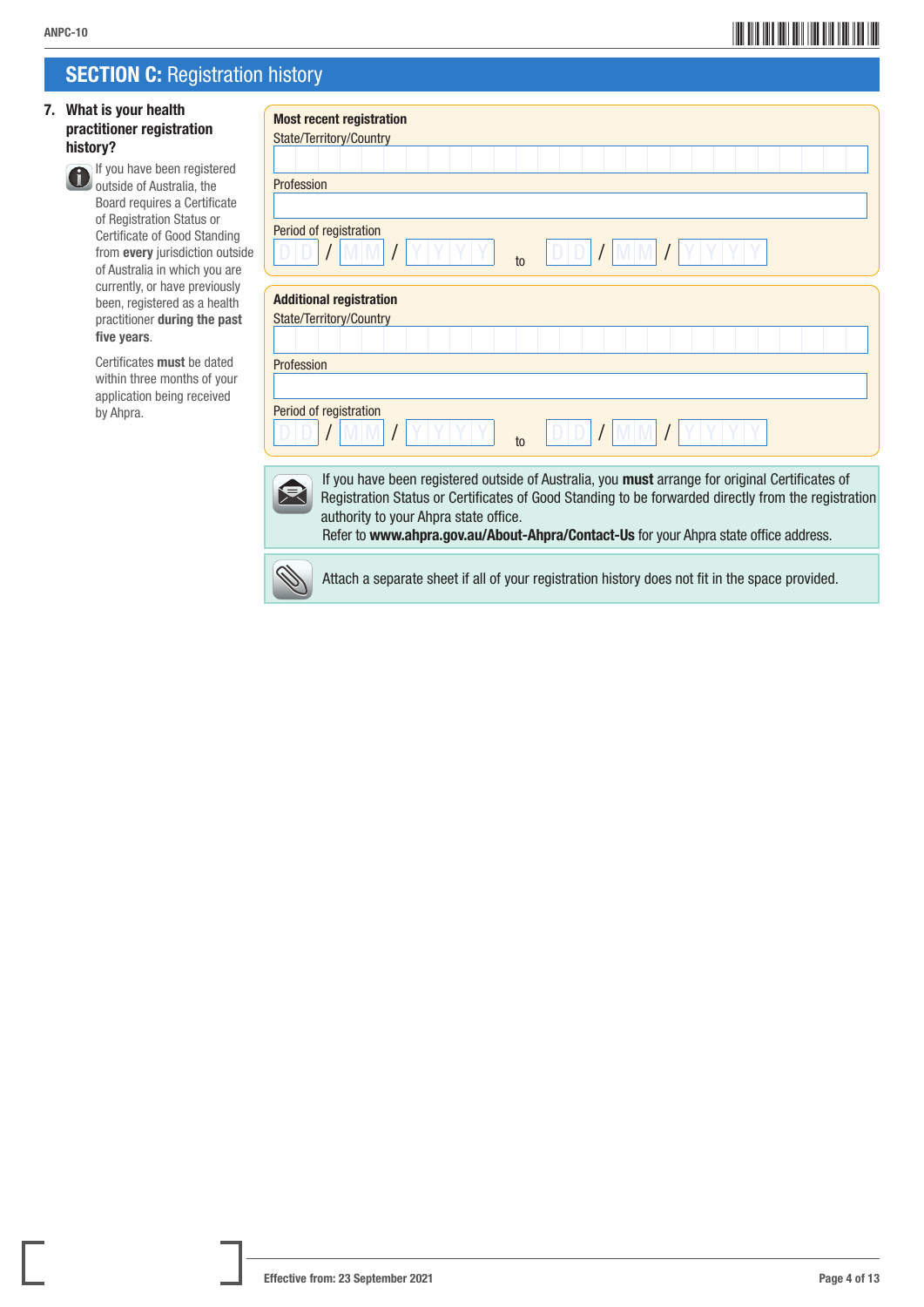## \*ANPC-105\* ANPC-10

### **SECTION D: Proof of identity**



You must provide proof of your identity with this application. Please refer to the *Proof of identity requirements* available at www.ahpra.gov.au/identity.

You must provide one document from each category A, B and C, and one document from category D if the document supplied for category B or C does not contain evidence of a current Australian residential address.

#### 8. Are you applying for registration from outside of Australia AND unable to provide evidence from each category?

 If you are applying for registration from outside of Australia and are unable to provide evidence from each category, you will be required to meet the minimum identity requirements. Refer to [www.](http://www.ahpra.gov.au/identity) [ahpra.gov.au/identity](http://www.ahpra.gov.au/identity) for further information.

#### 9. Which documents from each category will you provide for proof of identity?

You must only use each document once.

The documents provided must meet the following criteria:

- At least one document must be in the applicant's current name.
- Your category B document must have a recent photo.
- All documents must be officially translated into English. Please refer to *Translating documents* at www.ahpra.gov.au/translate for further information.
- If using your passport, a certified copy of the identity information page (the photo page) must be provided.
- All documents must be true certified copies of the original. See *Certifying documents* in the *Information and definitions* section of this form for more information.

YES **NO Go to the next question** 

*Attachment required below – then go to Section E: Suitability statements*

You **must** attach a certified copy of a foreign passport (an EU card is not acceptable). Your certified copy must include:

- a certified copy of the identity information page (the photo page), and
- an official English translation of your passport (if your passport is in a language other than English). Please refer to *Translating documents* at www.ahpra.gov.au/translate for further information.

| Choose proof of identity documents to submit: (A document may only be used once for any category) |                            |                                                                                                           |  |  |  |  |  |  |
|---------------------------------------------------------------------------------------------------|----------------------------|-----------------------------------------------------------------------------------------------------------|--|--|--|--|--|--|
| <b>Documents</b>                                                                                  | <b>Category used:</b><br>R | <b>Category used:</b><br><b>Documents</b><br>B<br>А                                                       |  |  |  |  |  |  |
| Australian birth or adoption certificate                                                          | <b>NA</b>                  | Australian financial institution account<br><b>NA</b><br><b>NA</b>                                        |  |  |  |  |  |  |
| Australian visa (Foreign passport must                                                            | <b>NA</b>                  | Australian Medicare card<br><b>NA</b><br><b>NA</b>                                                        |  |  |  |  |  |  |
| be selected as evidence for Category B)                                                           |                            | Australian PAYG payment summary<br><b>NA</b><br><b>NA</b>                                                 |  |  |  |  |  |  |
| <b>ImmiCard</b>                                                                                   | NА                         | Australian motor vehicle registration<br><b>NA</b><br><b>NA</b>                                           |  |  |  |  |  |  |
| Australian citizenship certificate                                                                | NА                         | <b>Australian Taxation Assessment Notice</b><br>NA<br><b>NA</b>                                           |  |  |  |  |  |  |
| Australian passport                                                                               |                            | Australian insurance policy<br><b>NA</b><br><b>NA</b>                                                     |  |  |  |  |  |  |
| Australian motor vehicle licence                                                                  | <b>NA</b>                  | Australian pension/healthcare card<br><b>NA</b><br><b>NA</b>                                              |  |  |  |  |  |  |
| Foreign passport                                                                                  | <b>NA</b>                  | <b>Category D documents</b>                                                                               |  |  |  |  |  |  |
| Australian Working with Children/<br><b>Vulnerable People Card</b>                                | <b>NA</b>                  | A document from Category D is only required if your<br>Category B or C document does not provide evidence |  |  |  |  |  |  |
| Australian firearms or shooter's licence                                                          | <b>NA</b>                  | of your residential address.                                                                              |  |  |  |  |  |  |
| Australian student ID card                                                                        | <b>NA</b>                  | I have used a Category B or C document that has                                                           |  |  |  |  |  |  |
| Intl. or foreign motor vehicle licence                                                            | <b>NA</b>                  | my current residential address                                                                            |  |  |  |  |  |  |
| Australian proof of age card                                                                      | <b>NA</b>                  | Australian rate notice                                                                                    |  |  |  |  |  |  |
| Australian government benefits                                                                    | <b>NA</b><br><b>NA</b>     | Current Australian lease or tenancy agreement                                                             |  |  |  |  |  |  |
| Australian academic transcript                                                                    | <b>NA</b><br><b>NA</b>     | Australian utility account                                                                                |  |  |  |  |  |  |
| Australian registration certificate                                                               | <b>NA</b><br>ΝA            | Australian electoral enrolment card                                                                       |  |  |  |  |  |  |



You must attach a certified copy of all proof of identity documents that you have indicated above.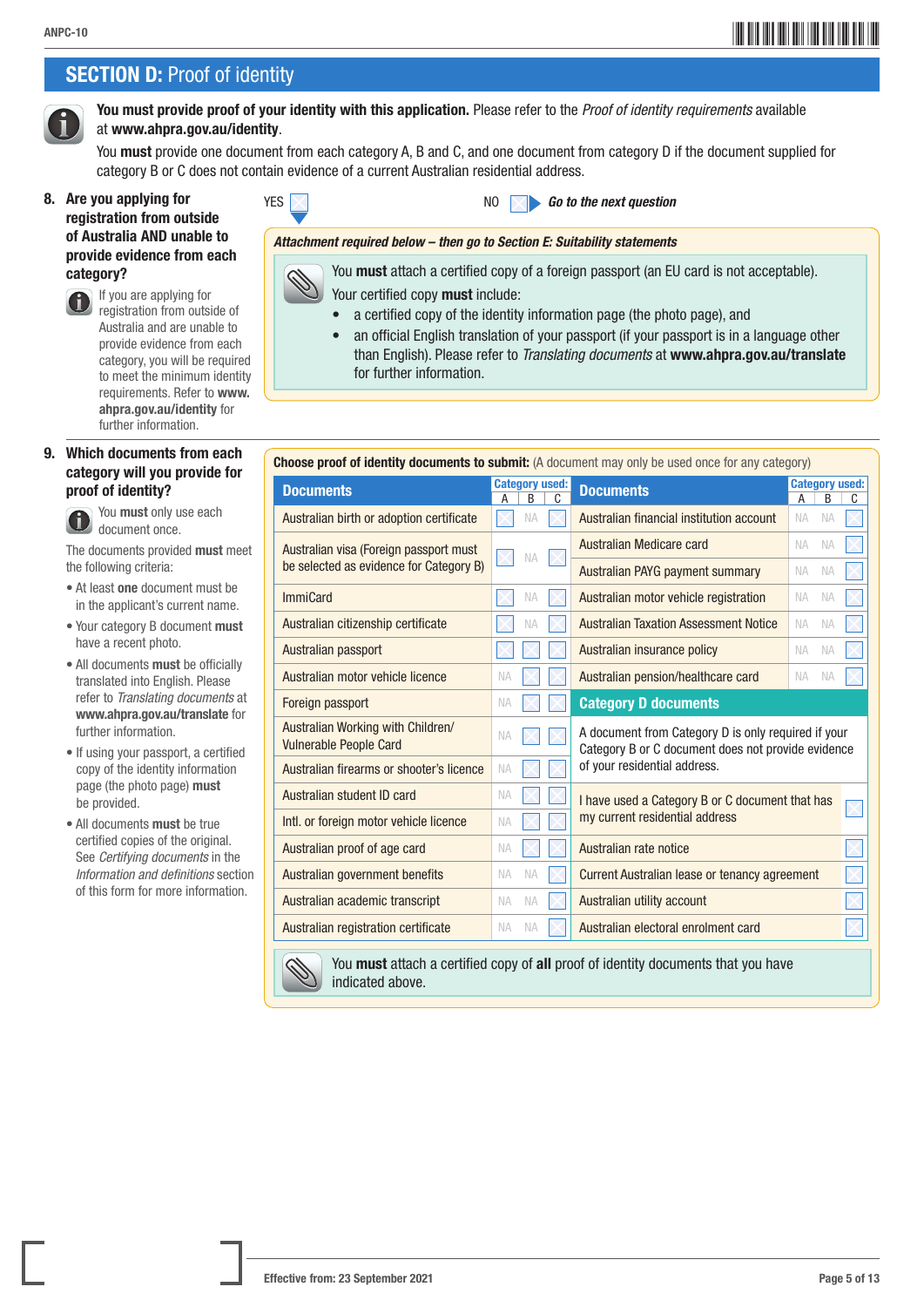## \*ANPC-106\* ANPC-10

### **SECTION E:** Suitability statements

 Information required by the Board to assess your suitability for registration is detailed in the following questions. It is recommended that you provide as much information as possible to enable the Board to reach a timely and informed decision.

Please note that registration is dependent on suitability as defined in the National Law, and the requirements set out in the Board's registration standards. Refer to www.chiropracticboard.gov.au/Registration-Standards for further information.

#### 10. Do you have any criminal history in Australia?

 It is important that you have a clear understanding of the definition of criminal history. For more information, see *Criminal history* in the *Information and definitions* section of this form.  $YES \times$ 



You must attach a signed and dated written statement with details of your criminal history in Australia and an explanation of the circumstances.

#### 11. Do you have any criminal history in one or more countries other than Australia?

 For more information, see *Criminal history* in the *Information and definitions* section of this form.

If you answer Yes to this question, you are required to obtain an international criminal history check (ICHC) from an approved vendor, who will provide a check reference number and ICHC reference page. For a list of approved vendors and further information about international criminal history checks, refer to www.ahpra.gov.au/ internationalcriminalhistory.

12. Are there any countries other than Australia in which you have lived, or been primarily based, for six consecutive months or longer, when aged 18 years or more?



 If you answer Yes to this question, you are required to obtain an international criminal history check (ICHC) from an approved vendor, who will provide a check reference number and ICHC reference page. For a list of approved vendors and further information about international criminal history checks, refer to www.ahpra.gov.au/ internationalcriminalhistory. NO *Go to the next question*

YES *You are required to:*

- *• obtain an international criminal history check from an approved vendor for each country and provide details below, and*
- *• provide details of your criminal history in a signed and dated written statement.*

| <b>Country</b>                                                                                                                                                         | <b>Check reference number</b> |  |  |  |  |  |
|------------------------------------------------------------------------------------------------------------------------------------------------------------------------|-------------------------------|--|--|--|--|--|
|                                                                                                                                                                        |                               |  |  |  |  |  |
|                                                                                                                                                                        |                               |  |  |  |  |  |
|                                                                                                                                                                        |                               |  |  |  |  |  |
| You <b>must</b> attach a separate sheet if the list of overseas countries and corresponding check<br>reference number does not fit in the space provided.              |                               |  |  |  |  |  |
| You must attach the international criminal history check (ICHC) reference page provided by<br>the approved vendor.                                                     |                               |  |  |  |  |  |
| You must attach a signed and dated written statement with details of your criminal history in<br>each of the countries listed and an explanation of the circumstances. |                               |  |  |  |  |  |

#### NO *Go to the next question*



the approved vendor.

YES *You are required to obtain an international criminal history check from an approved vendor for each country and provide details below*

| <b>Country</b> |                                                                                                                                                    | <b>Check reference number</b> |  |  |  |  |  |
|----------------|----------------------------------------------------------------------------------------------------------------------------------------------------|-------------------------------|--|--|--|--|--|
|                |                                                                                                                                                    |                               |  |  |  |  |  |
|                |                                                                                                                                                    |                               |  |  |  |  |  |
|                |                                                                                                                                                    |                               |  |  |  |  |  |
|                | You must attach a separate sheet if the list of overseas countries and corresponding check<br>reference number does not fit in the space provided. |                               |  |  |  |  |  |
|                | You must attach the international criminal history check (ICHC) reference page provided by                                                         |                               |  |  |  |  |  |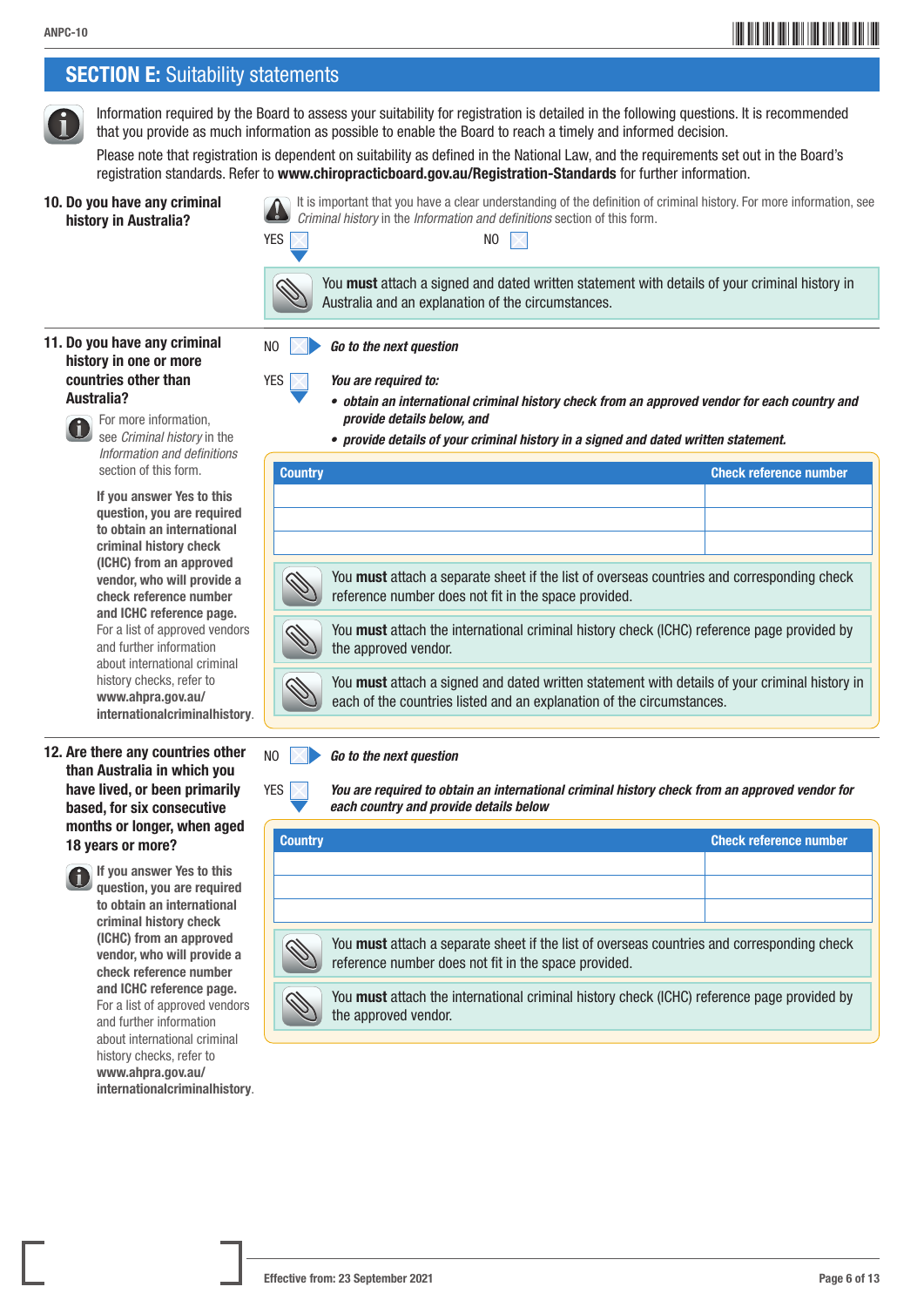or overseas, where those proceedings were not

finalised?

| ANPC-10                                                                                                                     |            | <u> III Martin Martin Martin Martin </u>                                                                                                                                                                                                                                                                 |
|-----------------------------------------------------------------------------------------------------------------------------|------------|----------------------------------------------------------------------------------------------------------------------------------------------------------------------------------------------------------------------------------------------------------------------------------------------------------|
| 13. Is your registration in<br>any profession currently                                                                     | <b>YES</b> | N <sub>0</sub>                                                                                                                                                                                                                                                                                           |
| suspended or cancelled in<br><b>Australia (under the National</b><br>Law or a corresponding prior<br>Act) or overseas?      |            | You must attach to this application details of any registration suspension or cancellation.                                                                                                                                                                                                              |
| 14. Have you previously had your<br>registration cancelled, refused                                                         | <b>YES</b> | N <sub>0</sub>                                                                                                                                                                                                                                                                                           |
| or suspended in Australia<br>(under the National Law or a<br>corresponding prior Act) or<br>overseas?                       |            | You must attach to this application details of any cancellation, refusal or suspension.                                                                                                                                                                                                                  |
| 15. Has your registration ever<br>been subject to conditions,                                                               | <b>YES</b> | N <sub>0</sub>                                                                                                                                                                                                                                                                                           |
| undertakings or limitations in<br><b>Australia (under the National</b><br>Law or a corresponding prior<br>Act) or overseas? |            | You must attach to this application details of any conditions, undertakings or limitations.                                                                                                                                                                                                              |
| 16. Are you disqualified from<br>applying for registration,<br>or being registered, in any                                  | d          | Co-regulatory jurisdiction means a participating jurisdiction (of the National Law) in which the Act applying (the<br>National Law) declares that the jurisdiction is not participating in the health, performance and conduct process<br>provided by Divisions 3 to 12 of Part 8 (of the National Law). |
| profession in Australia<br>(under the National Law,                                                                         | <b>YES</b> | N <sub>0</sub>                                                                                                                                                                                                                                                                                           |
| a corresponding prior Act<br>or a law of a co-regulatory<br>jurisdiction), or overseas?                                     | Í,         | You must attach to this application details of any disqualifications.                                                                                                                                                                                                                                    |
| 17. Have you been, or are you<br>currently, the subject of                                                                  | <b>YES</b> | N <sub>0</sub>                                                                                                                                                                                                                                                                                           |
| conduct, performance or<br>health proceedings whilst<br>registered under the National                                       |            | You must attach to this application details of any conduct, performance or health proceedings.                                                                                                                                                                                                           |
| Law, a corresponding prior<br>Act, or the law of another<br><b>iurisdiction in Australia</b>                                |            |                                                                                                                                                                                                                                                                                                          |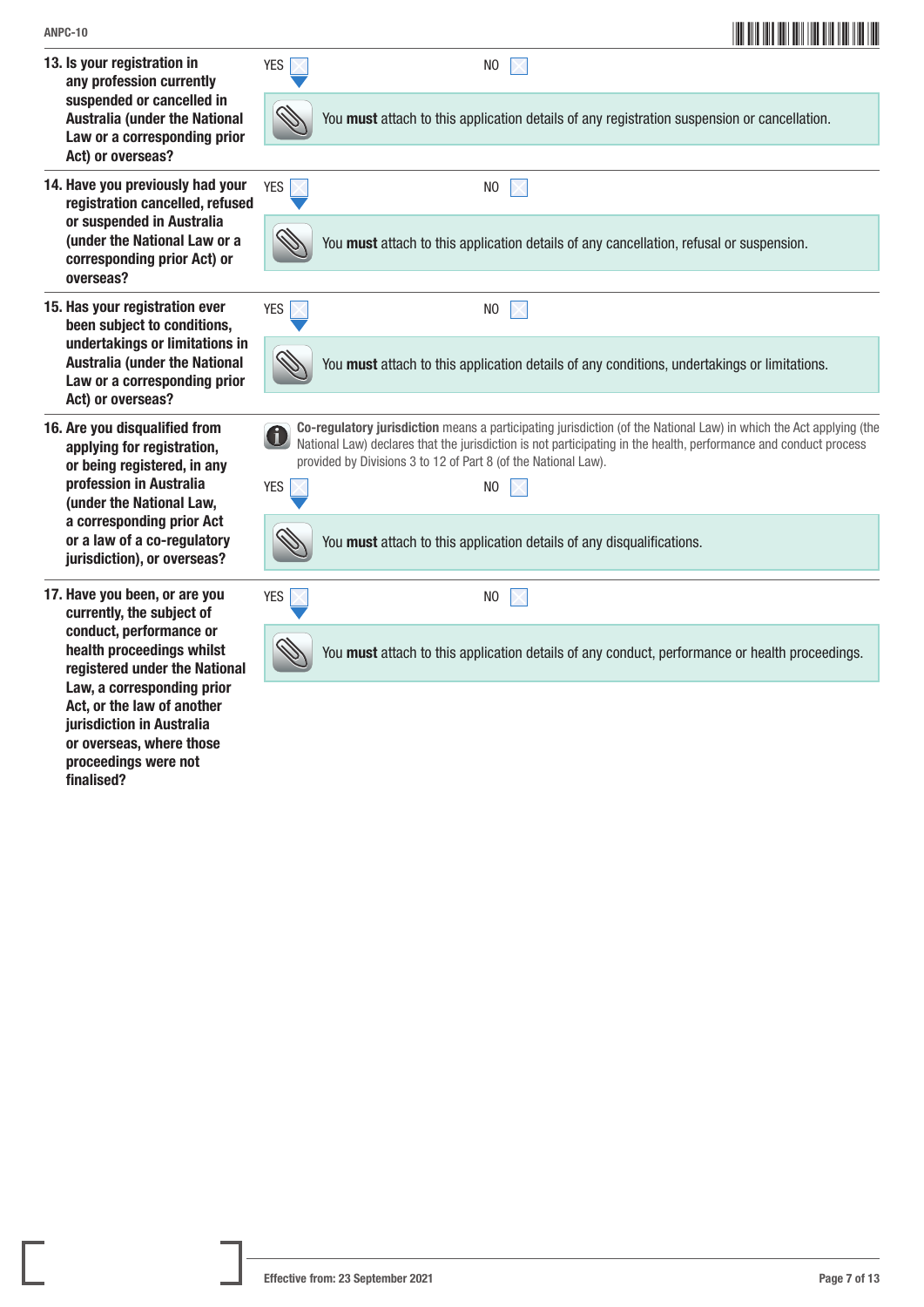### **SECTION F:** Obligations, consent and declaration



Before you sign and date this form, make sure that you have answered all of the relevant questions correctly and read the statements below. An incomplete form may delay processing and you may be asked to complete a new form. For more information, see the *Information and definitions*  section of this form.

### Obligations of registered health practitioners

The National Law pt 7 div 11 sub-div 3 establishes the legislative obligations of registered health practitioners. A contravention of these obligations, as detailed at points 1, 2, 4, 5, 6 or 8 below does not constitute an offence but may constitute behaviour for which health, conduct or performance action may be taken by the Board. Registered health practitioners are also obligated to meet the requirements of their Board as established in registration standards, codes and quidelines.

#### Continuing professional development

1. A registered health practitioner must undertake the continuing professional development required by an approved registration standard for the health profession in which the practitioner is registered.

#### Professional indemnity insurance arrangements

- 2. A registered health practitioner must not practise the health profession in which the practitioner is registered unless appropriate professional indemnity insurance arrangements are in force in relation to the practitioner's practice of the profession.
- 3. A National Board may, at any time by written notice, require a registered health practitioner registered by the Board to give the Board evidence of the appropriate professional indemnity insurance arrangements that are in force in relation to the practitioner's practice of the profession.
- 4. A registered health practitioner must not, without reasonable excuse, fail to comply with a written notice given to the practitioner under point 3 above.

#### Notice of certain events

- 5. A registered health practitioner must, within 7 days after becoming aware that a relevant event has occurred in relation to the practitioner, give the National Board that registered the practitioner written notice of the event. *Relevant event* means
	- a) the practitioner is charged, whether in a participating jurisdiction or elsewhere, with an offence punishable by 12 months imprisonment or more; or
	- b) the practitioner is convicted of or the subject of a finding of guilt for an offence, whether in a participating jurisdiction or elsewhere, punishable by imprisonment; or
	- c) appropriate professional indemnity insurance arrangements are no longer in place in relation to the practitioner's practice of the profession; or
	- d) the practitioner's right to practise at a hospital or another facility at which health services are provided is withdrawn or restricted because of the practitioner's conduct, professional performance or health; or
	- e) the practitioner's billing privileges are withdrawn or restricted under the *Human Services (Medicare) Act 1973* (Cth) because of the practitioner's conduct, professional performance or health; or
	- the practitioner's authority under a law of a State or Territory to administer, obtain, possess, prescribe, sell, supply or use a scheduled medicine or class of scheduled medicines is cancelled or restricted; or
	- g) a complaint is made about the practitioner to the following entities-(i) the chief executive officer under the *Human Services (Medicare) Act 1973* (Cth);
		- (ii) an entity performing functions under the *Health Insurance Act 1973*  (Cth);
		- (iii) the Secretary within the meaning of the *National Health Act 1953*   $(Cth)$ :
		- (iv) the Secretary to the Department in which the *Migration Act 1958* (Cth) is administered;
		- (v) another Commonwealth, State or Territory entity having functions relating to professional services provided by health practitioners or the regulation of health practitioners.
	- h) the practitioner's registration under the law of another country that provides for the registration of health practitioners is suspended or cancelled or made subject to a condition or another restriction.

#### Change in principal place of practice, address or name

- 6. A registered health practitioner must, within 30 days of any of the following changes happening, give the National Board that registered the practitioner written notice of the change and any evidence providing proof of the change required by the Board
	- a) a change in the practitioner's principal place of practice;
	- b) a change in the address provided by the registered health practitioner as the address the Board should use in corresponding with the practitioner;
	- c) a change in the practitioner's name.

#### Employer's details

- 7. A National Board may, at any time by written notice given to a health practitioner registered by the Board, ask the practitioner to give the Board the following information
	- a) information about whether the practitioner is employed by another entity;
	- b) if the practitioner is employed by another entity— (i) the name of the practitioner's employer; and
		- (ii) the address and other contact details of the practitioner's employer.
- 8. The registered health practitioner must not, without reasonable excuse, fail to comply with the notice.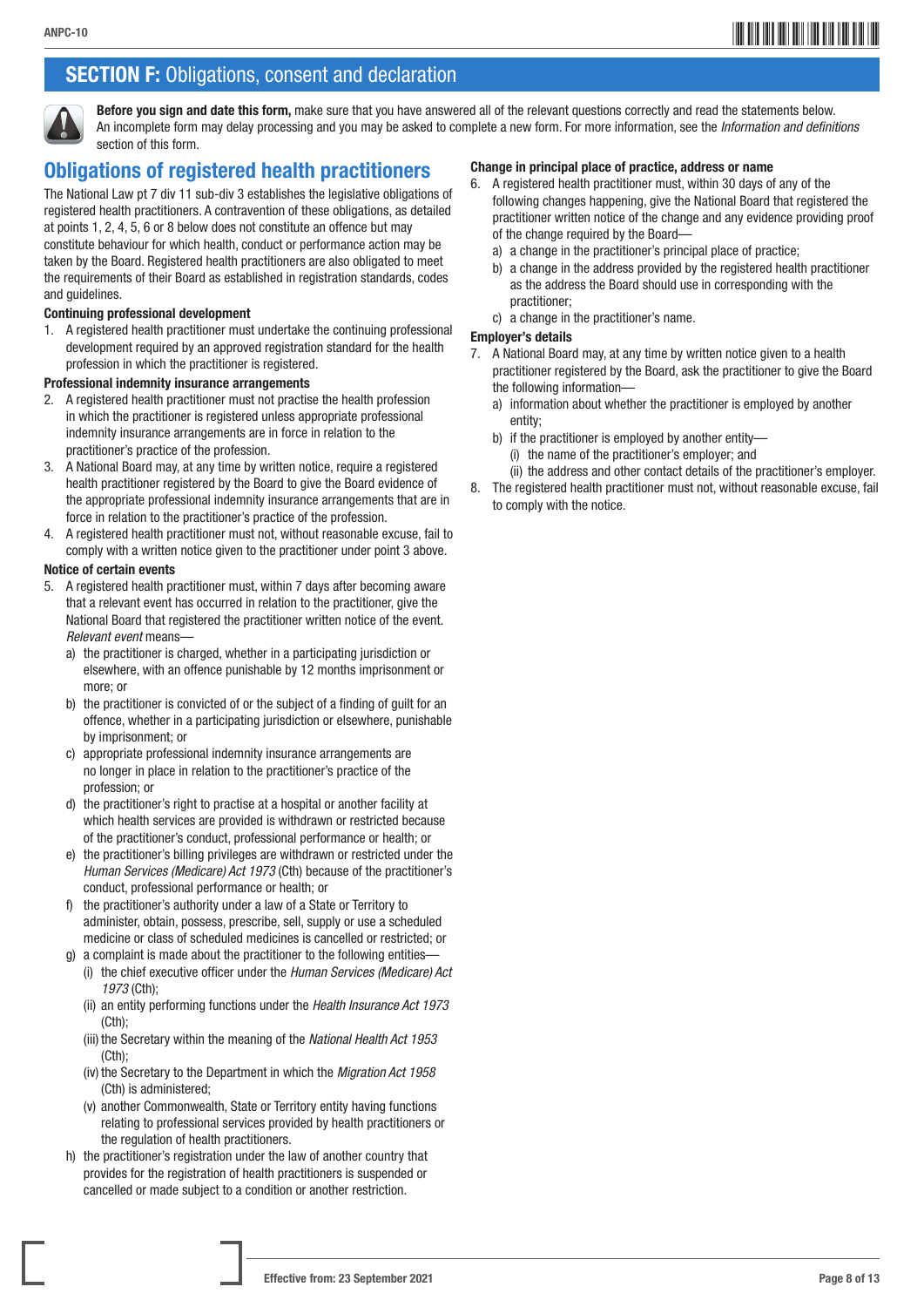### Consent to nationally coordinated criminal history check

I consent to Ahpra and the National Board, at any time during the next 12 months, obtaining a written report about my criminal history through a nationally coordinated criminal history check. I acknowledge that:

- Ahpra and the National Boards may obtain a written report about my criminal history at any time during the next 12 months
- a complete criminal history, including resolved and unresolved charges, spent convictions, and findings of guilt for which no conviction was recorded, will be released to Ahpra and the National Board
- my personal information currently held by Ahpra and from this form will be provided to the Australian Criminal Intelligence Commission (ACIC) and Australian police agencies for the purpose of conducting a nationally coordinated criminal history check, including all names under which I am or have been known
- my personal information may be used by police for general law enforcement purposes, including those purposes set out in the Australian Crime Commission Act 2002 (Cth)
- my identity information provided with this application will be enrolled with Ahpra and used by Ahpra and the National Board when obtaining a written report about my criminal history at any time during the next 12 months
- if I have not provided any identity information with this application. and Ahpra needs to obtain a written report about by criminal history at any time during the next 12 months, I will provide the required identity information when requested by Ahpra
- Ahpra may validate documents in support of this application, or that I provide when requested at any time during the next 12 months, as evidence of my identity at any time during the next 12 months
- if and when this application for renewal of registration is granted, Ahpra may obtain a written report about my criminal history at any time during the next 12 months for the purpose of:

a) checking a statement made by me in this application for renewal, b) an audit carried out by the National Board,

c) assessing my ongoing suitability to hold health practitioner registration, including if a complaint is made about me to Ahpra, or

d) considering an application made by me about my health practitioner registration, and

• I may dispute the result of the nationally coordinated criminal history check by contacting Ahpra in the first instance.

### **Declaration**

#### I declare that:

- the statements made, and any documents provided, in support of this application are true and correct, and
- I am the person named in this application and in any documents provided.

I make this declaration in the knowledge that a false declaration amounts to a contravention of the National Law and may lead to refusal of registration or health, conduct or performance action under the National Law.

I confirm that if I advertise any of my services or my business, the advertising\* complies with section 133 of the National Law and the National Board's Adverting Guidelines as it:

- Is not false, misleading or deceptive or likely to be misleading or deceptive
- does not offer a gift, discount or other inducement without stating the terms and conditions of the offer
- does not use testimonials or purported testimonials about the service or business
- does not create an unreasonable expectation of beneficial treatment, and
- does not directly or indirectly encourage the indiscriminate or unnecessary use of my services.

\*For information about advertising obligations please see the advertising resources page on:

#### <https://www.ahpra.gov.au/Publications/Advertising-hub.aspx>

#### I acknowledge that:

- the National Board may validate documents provided in support of this application as evidence of my identity
- failure to complete all relevant sections of this application for renewal of registration and to enclose all supporting documentation may result in this application not being accepted
- notices required under the National Law and other correspondence relating to my application for renewal of registration will be sent to me electronically to me via my nominated email address
- Ahpra uses overseas cloud service providers to hold, process, and maintain personal information where this is reasonably necessary to enable Ahpra to perform its functions under the National Law. These providers include Salesforce, whose operations are located in Japan and the United States of America.

I undertake to comply with the all relevant legislation and National Board registration standards, codes and guidelines.

I understand that personal information that I provide may be given to a third party for regulatory purposes, as authorised or required by the National Law.

| Signature of applicant |
|------------------------|
| 51GN<br>. HE           |
| Name of applicant      |
|                        |
| Date                   |
| $M$ $M$                |

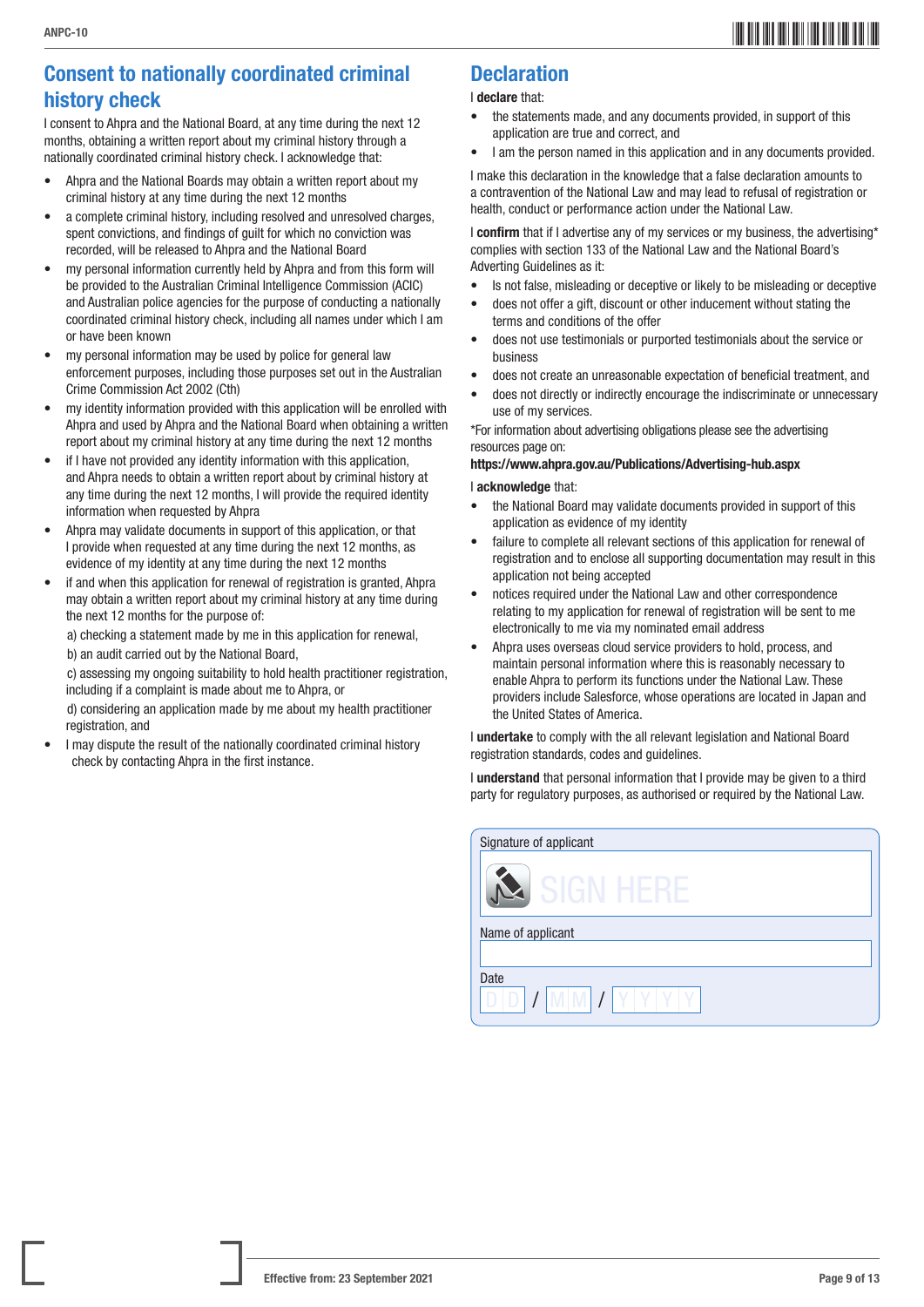*This page has been intentionally left blank.*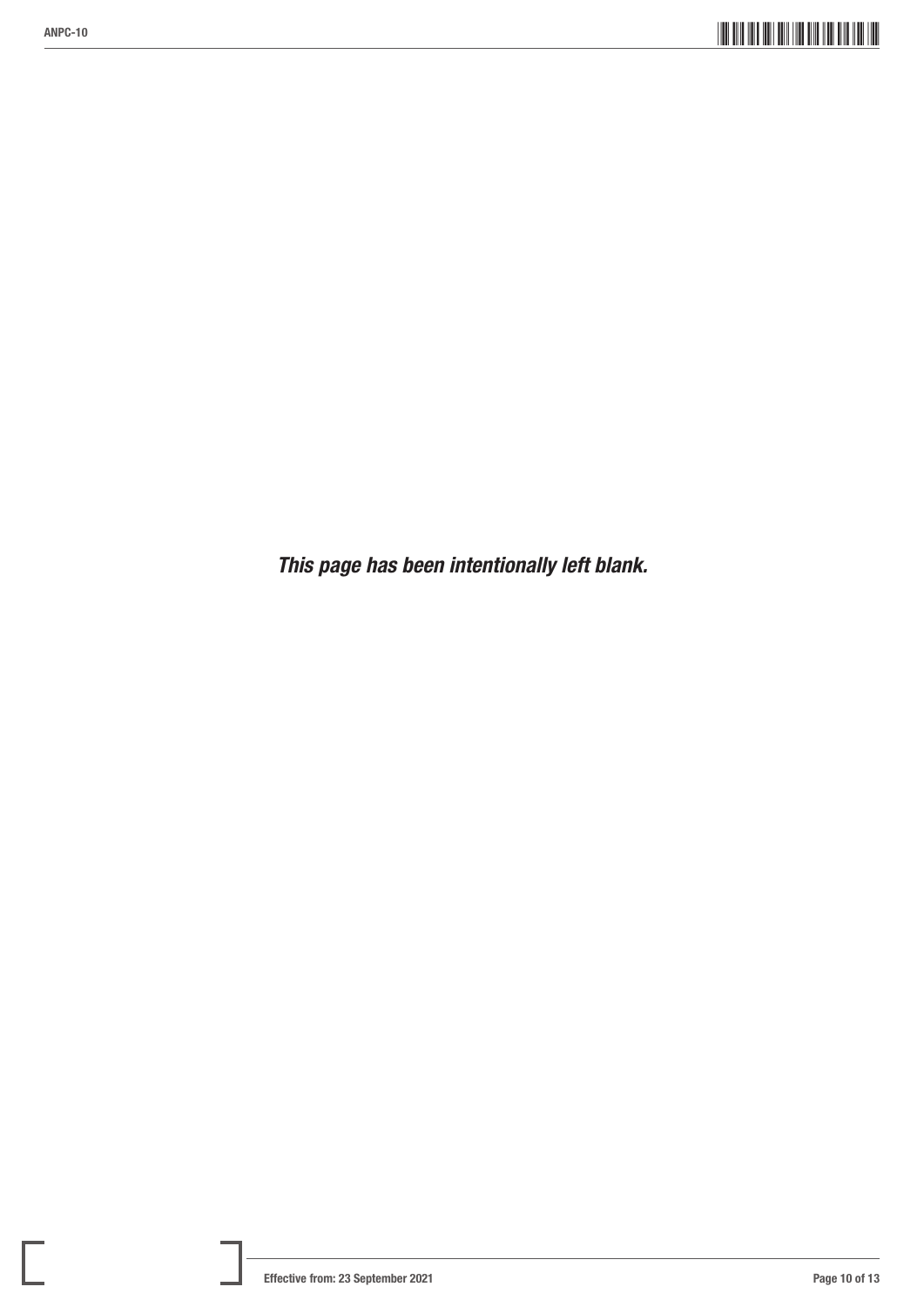## \*ANPC-1011\* ANPC-10

### **SECTION G: Registration period**

#### Registration period

The annual registration period for the chiropractic profession is from 1 December to 30 November. If your application is made between 1 October and 30 November this year, you will be registered until 30 November next year.

On the below date, or the date of the Board's approval, whichever is the latter

On the date of the Board's approval

 $D$   $D$   $I$   $M$   $M$   $I$   $Y$   $Y$   $Y$   $Y$ 

Commencement date

#### 18. If this application is approved, when would you like your non-practising registration to begin?

 Non-practising registration expires at the end of the registration period.

### **SECTION H: Payment**

#### Your required payment is detailed below:



#### Credit/Debit card payment slip – please fill out

| Amount payable<br>$\boldsymbol{\mathsf{S}}$<br>Visa or Mastercard number<br>Expiry date | Name on card<br>Cardholder's signature<br>SIGN HERE |  |
|-----------------------------------------------------------------------------------------|-----------------------------------------------------|--|
|                                                                                         |                                                     |  |
| Effective from: 23 September 2021                                                       | Page 11 of 13                                       |  |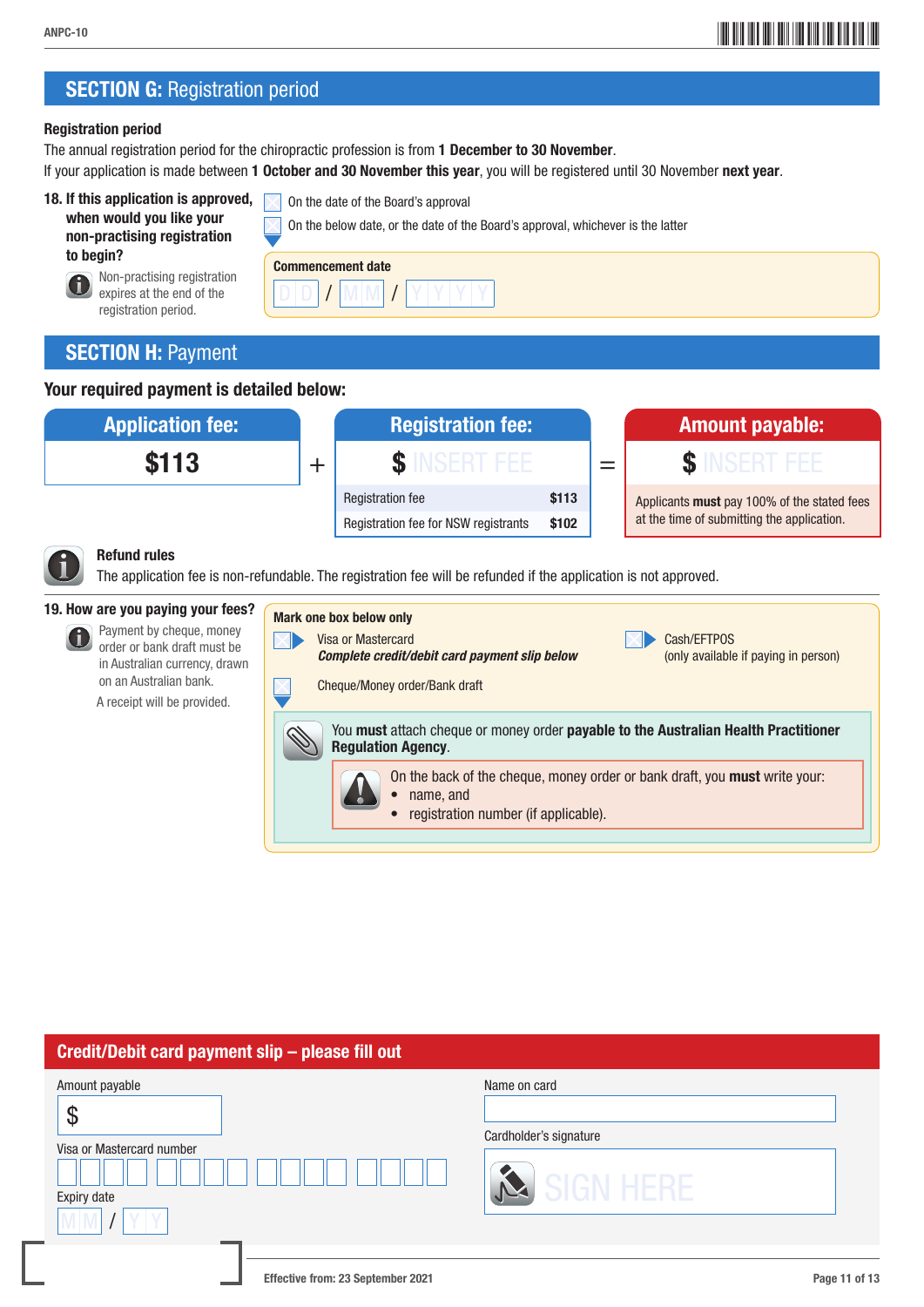## ANPC-10**22 AND - AND - AND - AND - AND - AND - AND - AND - AND - AND - AND - AND - AND - AND - AND - AND - AND - AND - AND - AND - AND - AND - AND - AND - AND - AND - AND - AND - AND - AND - AND - AND - AND - AND - AND - A**

### **SECTION I: Checklist**

#### Have the following items been attached or arranged, if required?

| <b>Additional documentation</b> |                                                                                                                                                       | <b>Attached</b> |
|---------------------------------|-------------------------------------------------------------------------------------------------------------------------------------------------------|-----------------|
| <b>Question 1</b>               | Evidence of a change of name                                                                                                                          |                 |
| <b>Ouestion 7</b>               | Certificate of Registration Status or Certificate of Good Standing has been requested from relevant authority                                         |                 |
| <b>Ouestion 7</b>               | A separate sheet with additional registration details                                                                                                 |                 |
| <b>Question 8</b>               | Certified copies of all documents that provide sufficient evidence of your identity                                                                   |                 |
| <b>Ouestion 10</b>              | A signed and dated written statement with details of any change to your criminal history in Australia and an<br>explanation of the circumstances      |                 |
| <b>Ouestion 11</b>              | A separate sheet of additional overseas countries with criminal history and corresponding ICHC reference number                                       |                 |
| <b>Ouestion 11</b>              | A signed and dated written statement with details of your criminal history in each of the countries listed and an<br>explanation of the circumstances |                 |
| <b>Ouestion</b><br>11 & 12      | ICHC reference page provided by the approved vendor                                                                                                   |                 |
| <b>Ouestion 12</b>              | A separate sheet of additional overseas countries lived in and corresponding ICHC reference number                                                    |                 |
| <b>Ouestion 13</b>              | A separate sheet with your current suspension or cancellation details                                                                                 |                 |
| <b>Ouestion 14</b>              | A separate sheet with your cancellation, refusal or suspension details                                                                                |                 |
| <b>Ouestion 15</b>              | A separate sheet with your conditions, undertakings or limitation details                                                                             |                 |
| <b>Ouestion 16</b>              | A separate sheet with your disqualification details                                                                                                   |                 |
| <b>Ouestion 17</b>              | A separate sheet with your conduct, performance or health proceedings                                                                                 |                 |
| <b>Payment</b>                  |                                                                                                                                                       |                 |
|                                 | Application fee                                                                                                                                       |                 |
|                                 | <b>Registration fee</b>                                                                                                                               |                 |
|                                 | If paying by cheque/money order/bank draft, your name and registration number are written on the back                                                 |                 |

Please submit this form with payment and required attachments to:



The fastest way to submit this form and any supporting documents is online at [www.ahpra.gov.au/](http://www.ahpra.gov.au/registration/online-upload) [registration/online-upload](http://www.ahpra.gov.au/registration/online-upload). If you wish to submit via post, please post this form with payment and required attachments to:

| <b>Ahpra</b><br><b>GPO Box 9958</b><br>IN YOUR CAPITAL CITY (refer below) |                    | You may contact Ahpra on 1300 419 495 or you<br>can lodge an enquiry at www.ahpra.gov.au |                 |
|---------------------------------------------------------------------------|--------------------|------------------------------------------------------------------------------------------|-----------------|
| Adelaide SA 5001                                                          | Brisbane QLD 4001  | Canberra ACT 2601                                                                        | Darwin NT 0801  |
| Hobart TAS 7001                                                           | Melbourne VIC 3001 | Perth WA 6001                                                                            | Sydney NSW 2001 |